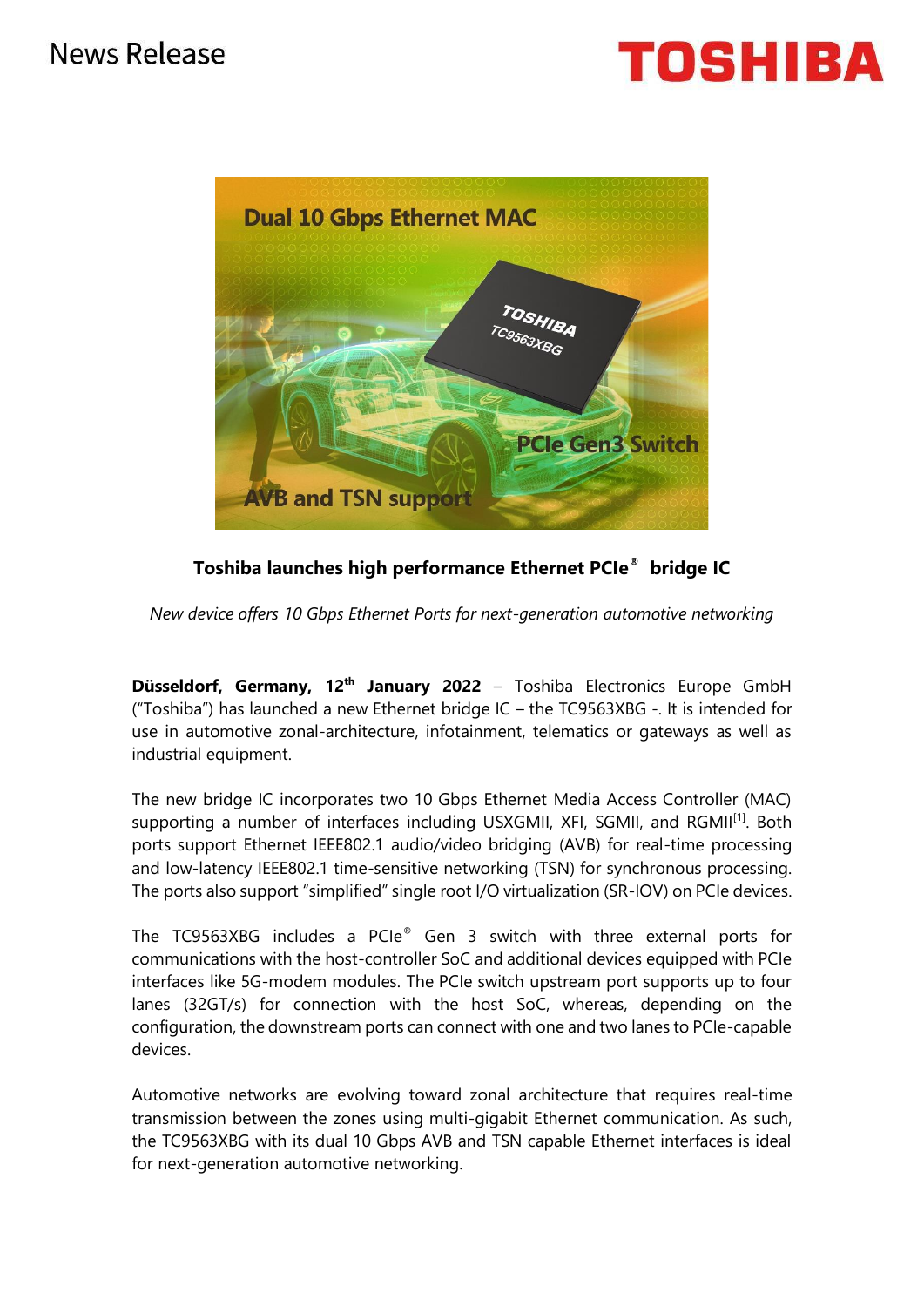As automotive communication requirements increase in terms of the amount of data as well as the required speeds, the new bridge IC will support various automotive applications including in-vehicle infotainment (IVI) and telematics. It can also replace the existing ethernet-to-PCIe TC9560 and TC9562 bridges, thereby upgrading system throughput and performance.

Recently the use of PCIe interfaces has proliferated for device-to-device communication such as Wi-Fi, often leaving designers short of PCIe interfaces on the host SoC. Using the TC9563XBG's 3-port PCIe switch function for these connections will address this issue.

Housed in a 10mm x 10mm, 0.65mm pitch P-FBGA package, the TC9563XBG bridge IC will be compliant with AEC-Q100 (Grade 3).

Sample shipments started in December 2021 and volume production ramp-up will be in April 2022.

# ###

Notes:

- [1] USXGMII, XFI, SGMII, RGMII: Standards for Ethernet interfaces. USXGMII = Universal Serial 10 Gigabit Media Independent Interface; XFI = 10 Gigabit serial Interface; SGMII = Serial Gigabit Media Independent Interface; RGMII = Reduced Gigabit Media Independent Interface.
- \* ARM, Cortex are trademarks or registered trademarks of ARM Limited (or its subsidiaries) in the US and/or elsewhere.
- \* PCIe is a trademark of PCI-SIG.

#### **About Toshiba Electronics Europe**

[Toshiba Electronics Europe GmbH](http://toshiba.semicon-storage.com/eu/top.html) (TEE) is the European electronic components business of [Toshiba](https://toshiba.semicon-storage.com/ap-en/company.html)  [Electronic Devices and Storage Corporation.](https://toshiba.semicon-storage.com/ap-en/company.html) TEE offers European consumers and businesses a wide variety of innovative hard disk drive (HDD) products plus semiconductor solutions for automotive, industrial, IoT,